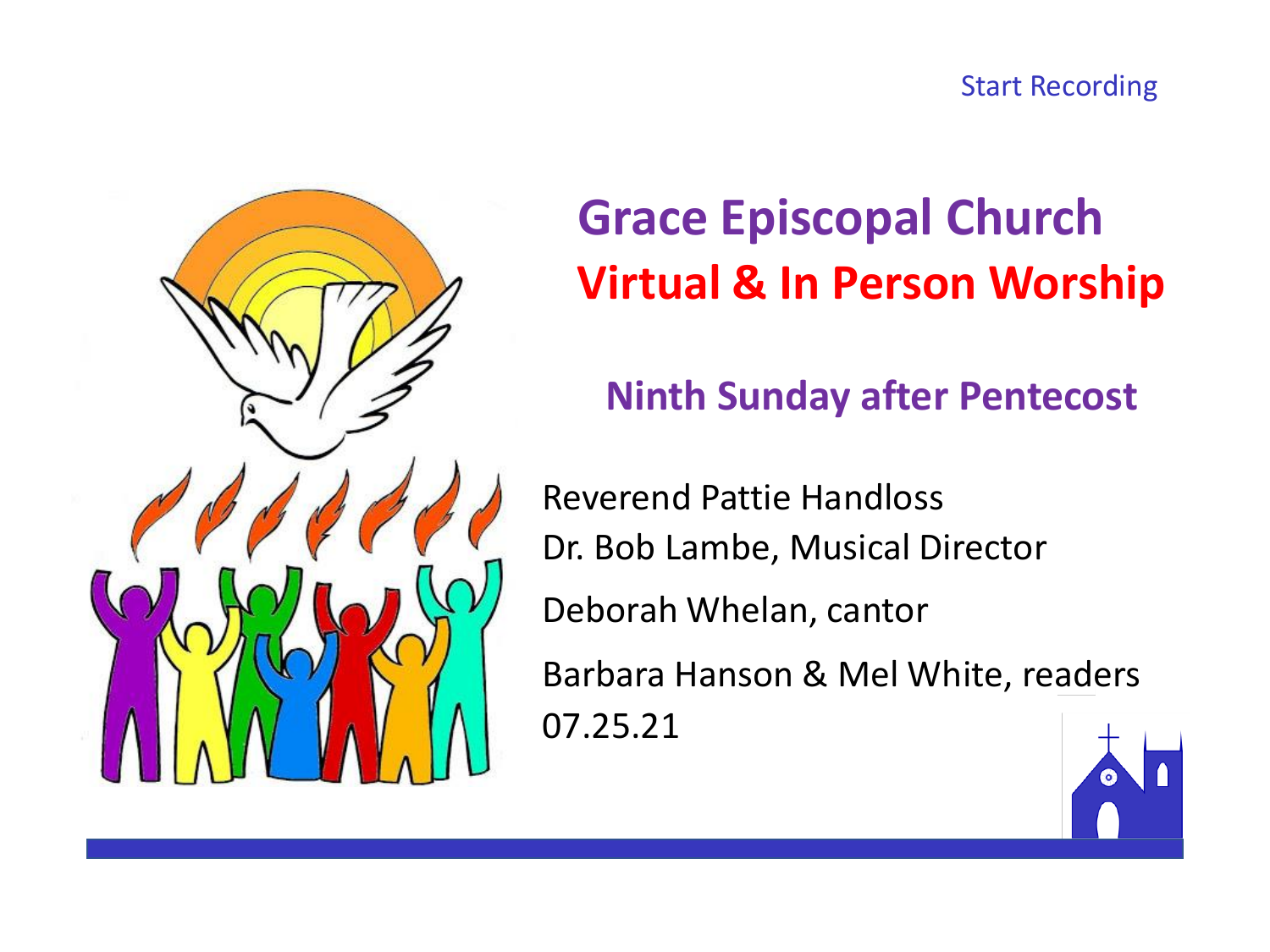### Opening

**Celebrant**: Blessed be God, Father, Son and Holy Spirit. *People: and blessed be God's kingdom, now and forever*

**Celebrant**: There is one Body and one Spirit; *People: There is one hope in God's call to us;*

**Celebrant**: One Lord, one Faith, one Baptism; *People: One God and Father of all.*

**Celebrant**: The Lord be with you. *People: And also with you.* **Celebrant**: Let us pray.

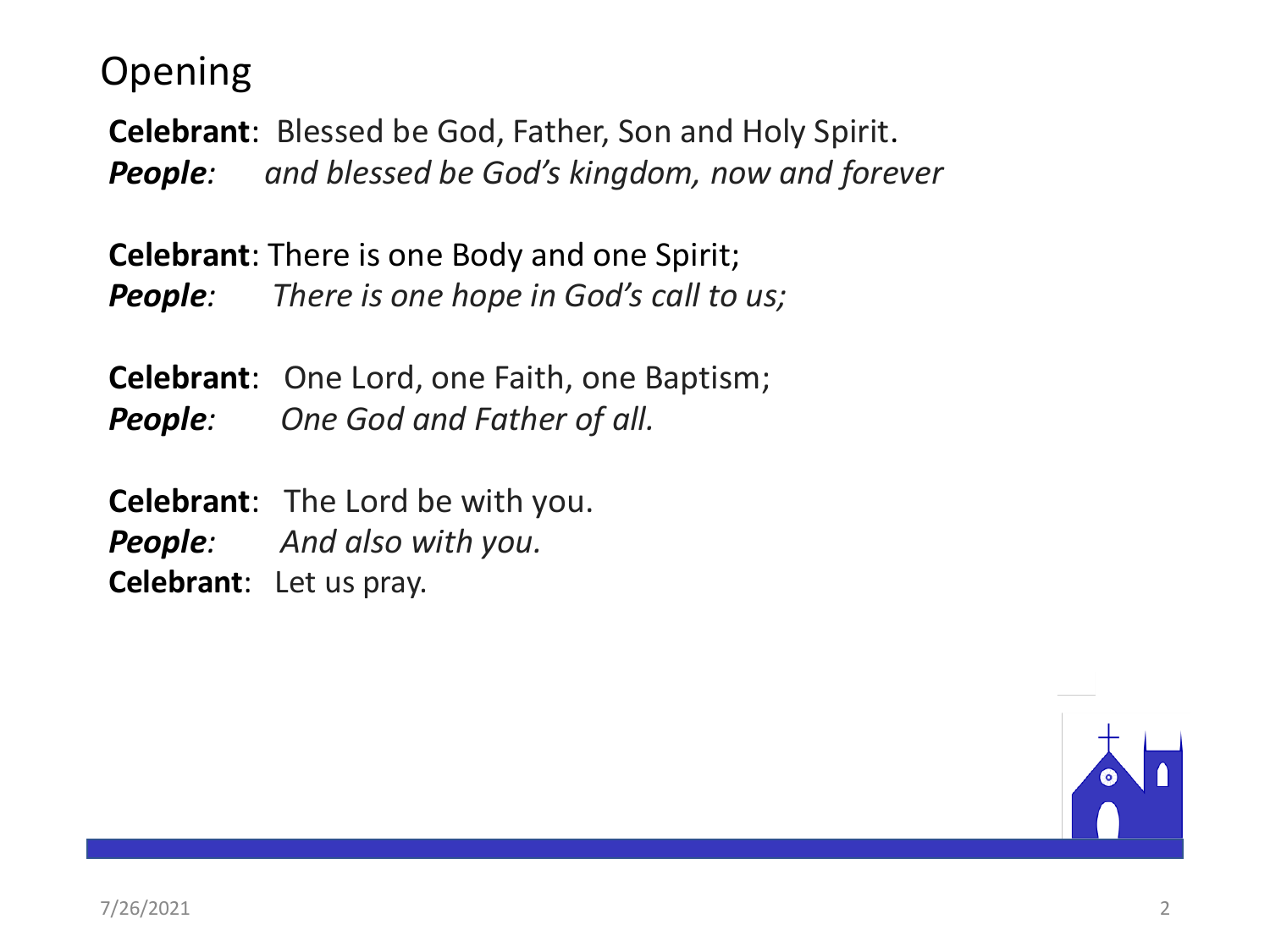# The Collect

O Lord, make us have perpetual love and reverence for your holy Name, for you never fail to help and govern those whom you have set upon the sure foundation of your lovingkindness; through Jesus Christ our Lord, who lives and reigns with you and the Holy Spirit, one God, for ever and ever. *Amen.*

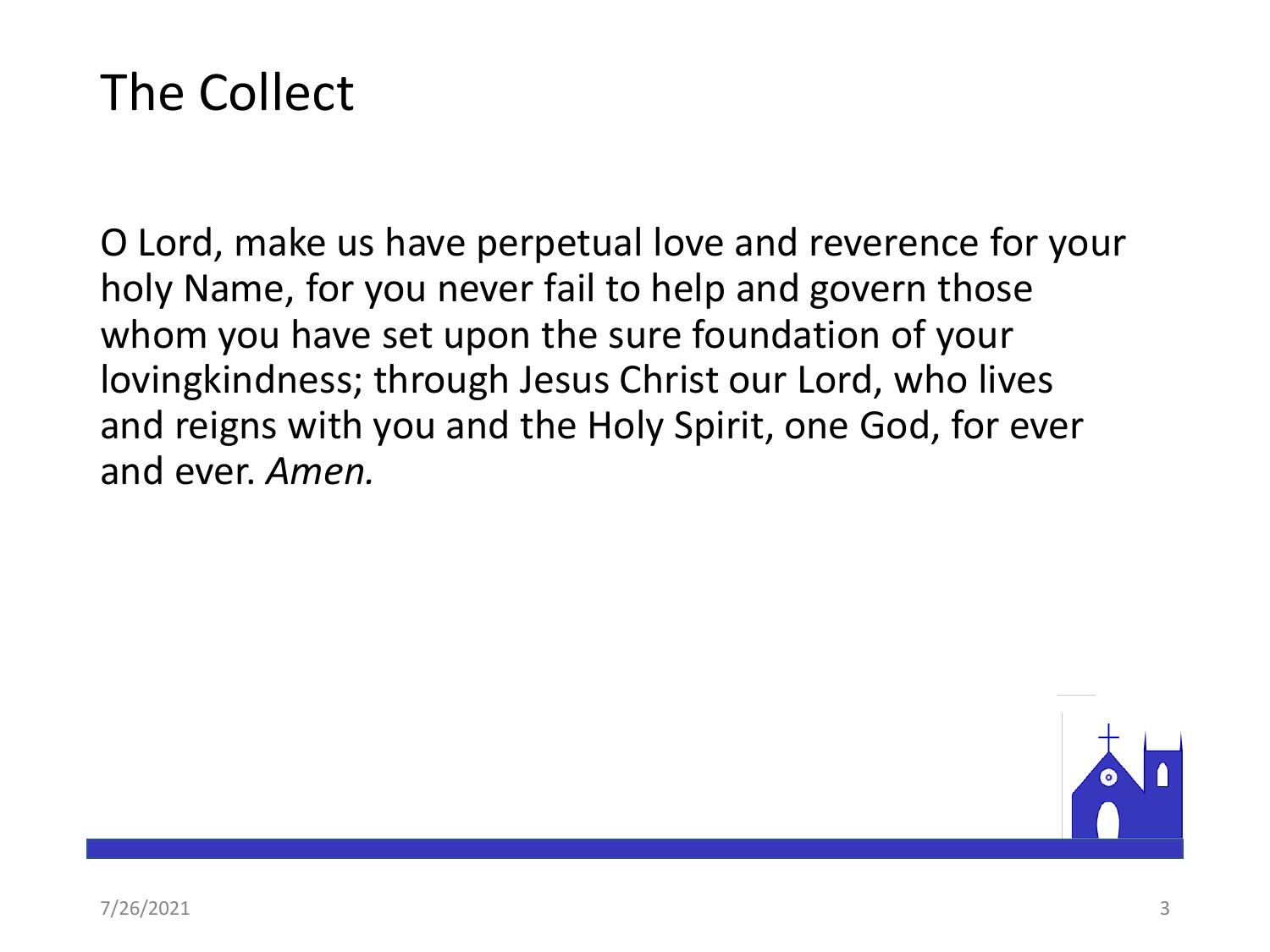## First Reading :2 Kings 4:42-44

A man came from Baal-shalishah, bringing food from the first fruits to the man of God: twenty loaves of barley and fresh ears of grain in his sack. Elisha said, "Give it to the people and let them eat." But his servant said, "How can I set this before a hundred people?" So he repeated, "Give it to the people and let them eat, for thus says the LORD, 'They shall eat and have some left.'" He set it before them, they ate, and had some left, according to the word of the LORD.

Hear what the Spirit is saying to God's people *All: Thanks be to God*

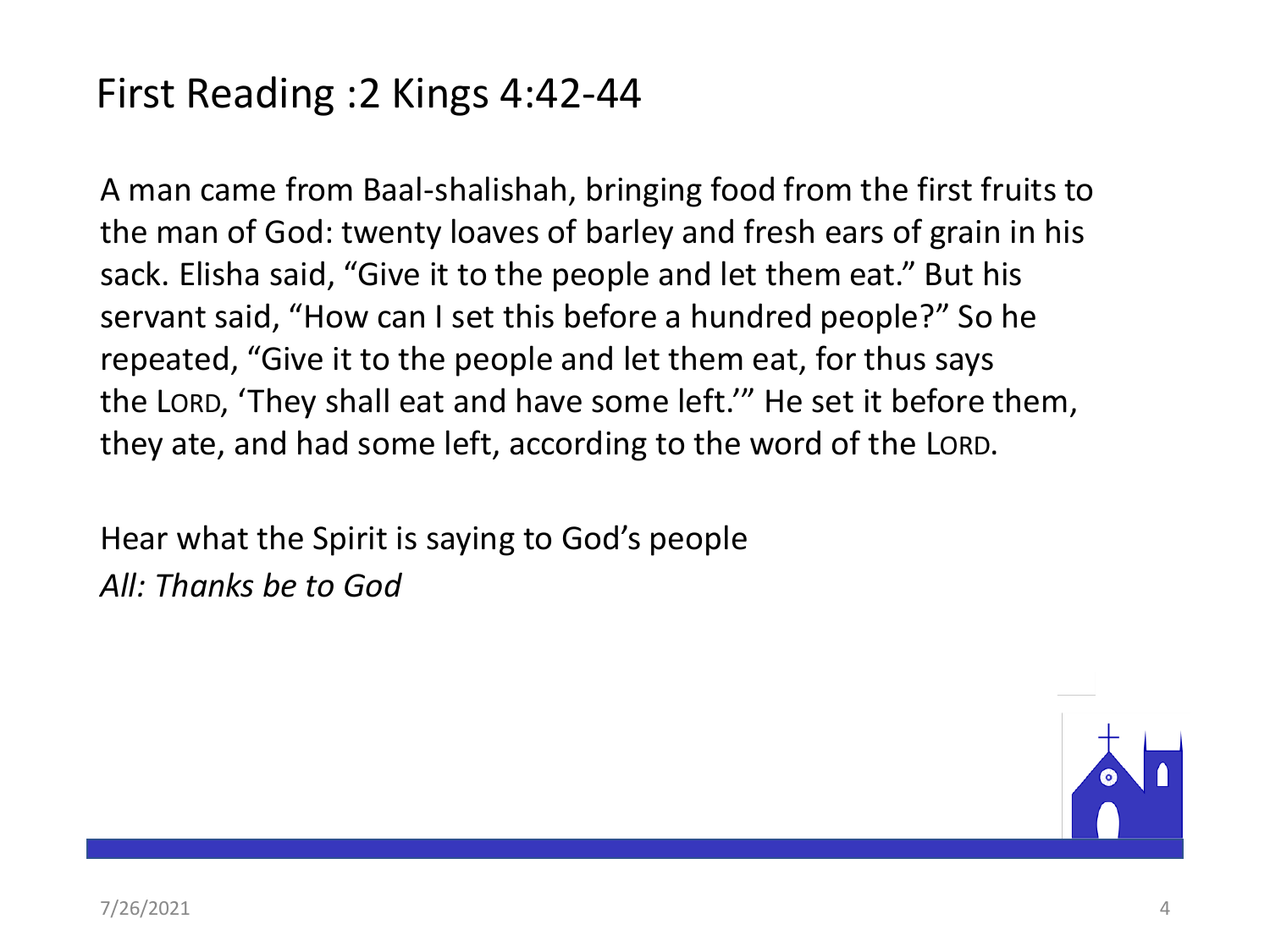## **Psalm 145:10-19**

- 10 All your works praise you, O LORD, \*and your faithful servants bless you.
- 11 They make known the glory of your kingdom \*and speak of your power;
- 12 That the peoples may know of your power \*and the glorious splendor of your kingdom.
- 13 Your kingdom is an everlasting kingdom; \*your dominion endures throughout all ages.
- 14 The LORD is faithful in all his words \*and merciful in all his deeds.
- 15 The LORD upholds all those who fall; \*he lifts up those who are bowed down.
- 16 The eyes of all wait upon you, O LORD, \*and you give them their food in due season.
- 17 You open wide your hand \* and satisfy the needs of every living creature.
- 18 The LORD is righteous in all his ways \*and loving in all his works.
- 19 The LORD is near to those who call upon him, \*to all who call upon him faithfully.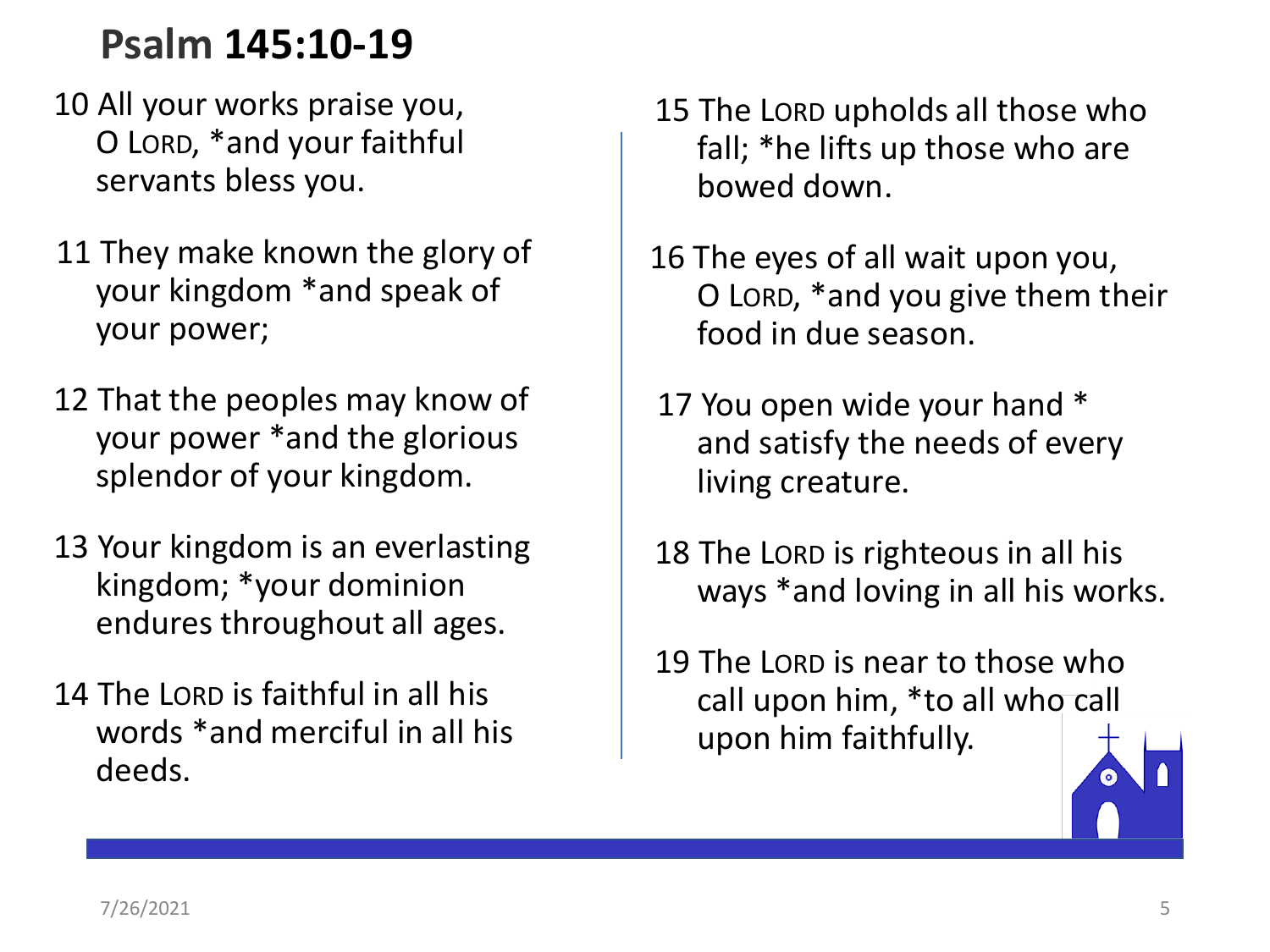# **The Epistle Ephesians 3:14-21**

I bow my knees before the Father, from whom every family in heaven and on earth takes its name. I pray that, according to the riches of his glory, he may grant that you may be strengthened in your inner being with power through his Spirit, and that Christ may dwell in your hearts through faith, as you are being rooted and grounded in love. I pray that you may have the power to comprehend, with all the saints, what is the breadth and length and height and depth, and to know the love of Christ that surpasses knowledge, so that you may be filled with all the fullness of God.

Now to him who by the power at work within us is able to accomplish abundantly far more than all we can ask or imagine, to him be glory in the church and in Christ Jesus to all generations, forever and ever. Amen.

Hear what the Spirit is saying to God's people *People: Thanks be to God*

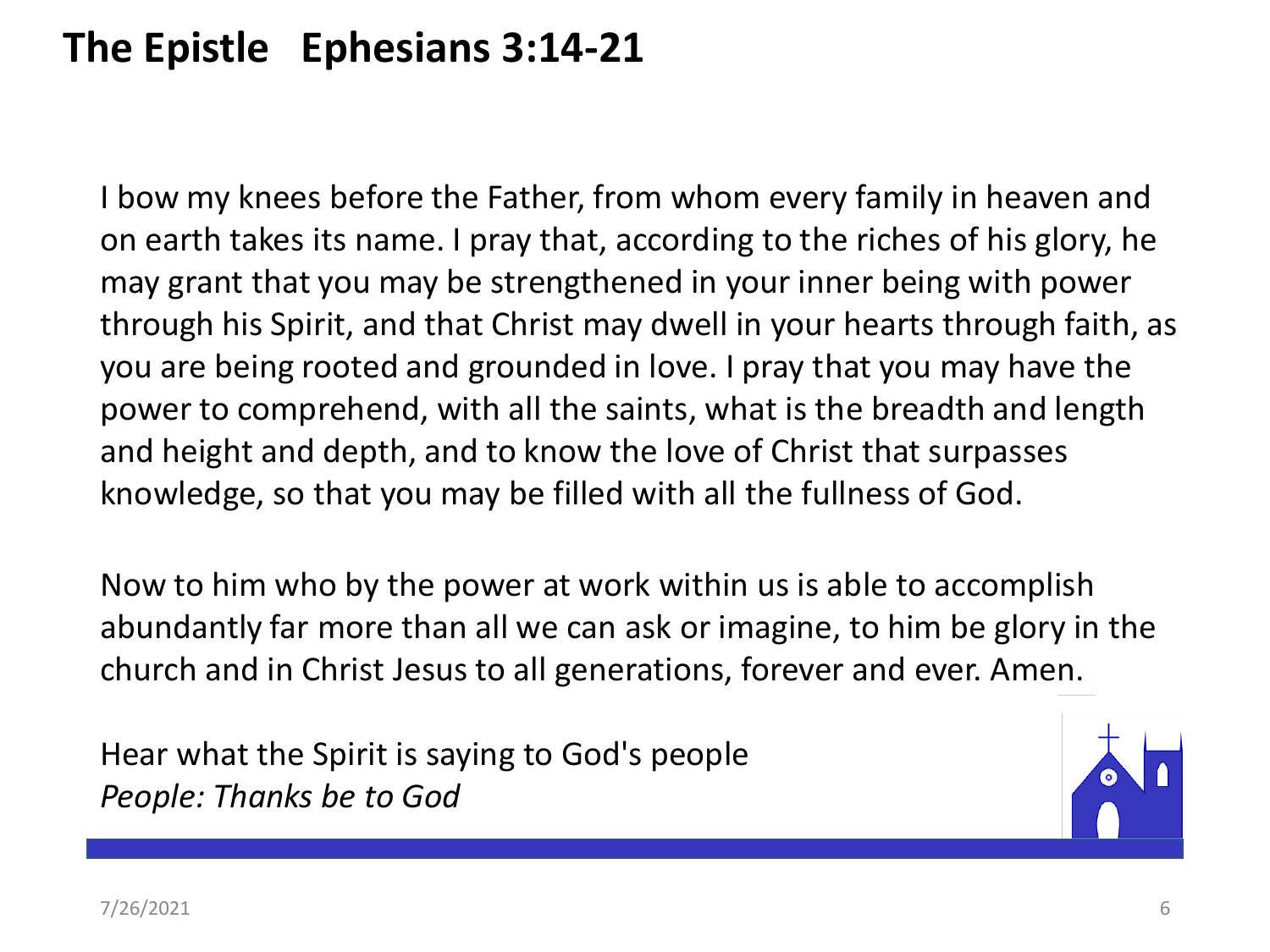# **Gospel John 6:1-21**

The Holy Gospel of Our Lord Jesus Christ according to Mark *People: Glory to you, Lord Christ*

Jesus went to the other side of the Sea of Galilee, also called the Sea of Tiberias. A large crowd kept following him, because they saw the signs that he was doing for the sick. Jesus went up the mountain and sat down there with his disciples. Now the Passover, the festival of the Jews, was near. When he looked up and saw a large crowd coming toward him, Jesus said to Philip, "Where are we to buy bread for these people to eat?" He said this to test him, for he himself knew what he was going to do. Philip answered him, "Six months' wages would not buy enough bread for each of them to get a little." One of his disciples, Andrew, Simon Peter's brother, said to him, "There is a boy here who has five barley loaves and two fish. But what are they among so many people?" Jesus said, "Make the people sit down." Now there was a great deal of grass in the place; so they sat down, about five thousand in all.

c*ontinued*

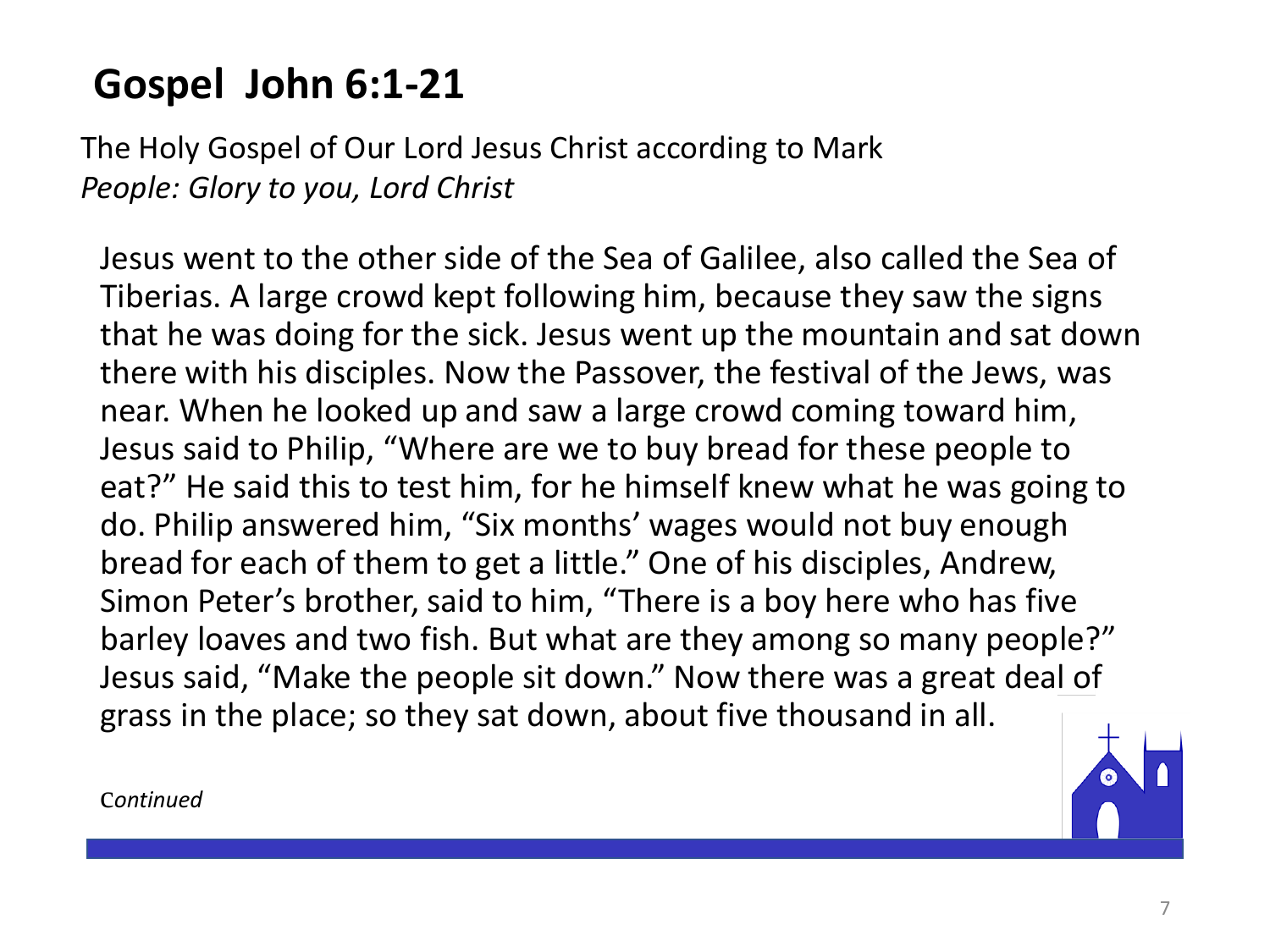#### *continued*

Then Jesus took the loaves, and when he had given thanks, he distributed them to those who were seated; so also the fish, as much as they wanted. When they were satisfied, he told his disciples, "Gather up the fragments left over, so that nothing may be lost." So they gathered them up, and from the fragments of the five barley loaves, left by those who had eaten, they filled twelve baskets. When the people saw the sign that he had done, they began to say, "This is indeed the prophet who is to come into the world." When Jesus realized that they were about to come and take him by force to make him king, he withdrew again to the mountain by himself. When evening came, his disciples went down to the sea, got into a boat, and started across the sea to Capernaum. It was now dark, and Jesus had not yet come to them. The sea became rough because a strong wind was blowing. When they had rowed about three or four miles, they saw Jesus walking on the sea and coming near the boat, and they were terrified. But he said to them, "It is I; do not be afraid." Then they wanted to take him into the boat, and immediately the boat reached the land toward which they were going.

*People: Praise to you Lord Christ*

The Gospel of the Lord **HOMILY REV. PATRICIA LANDLOSS**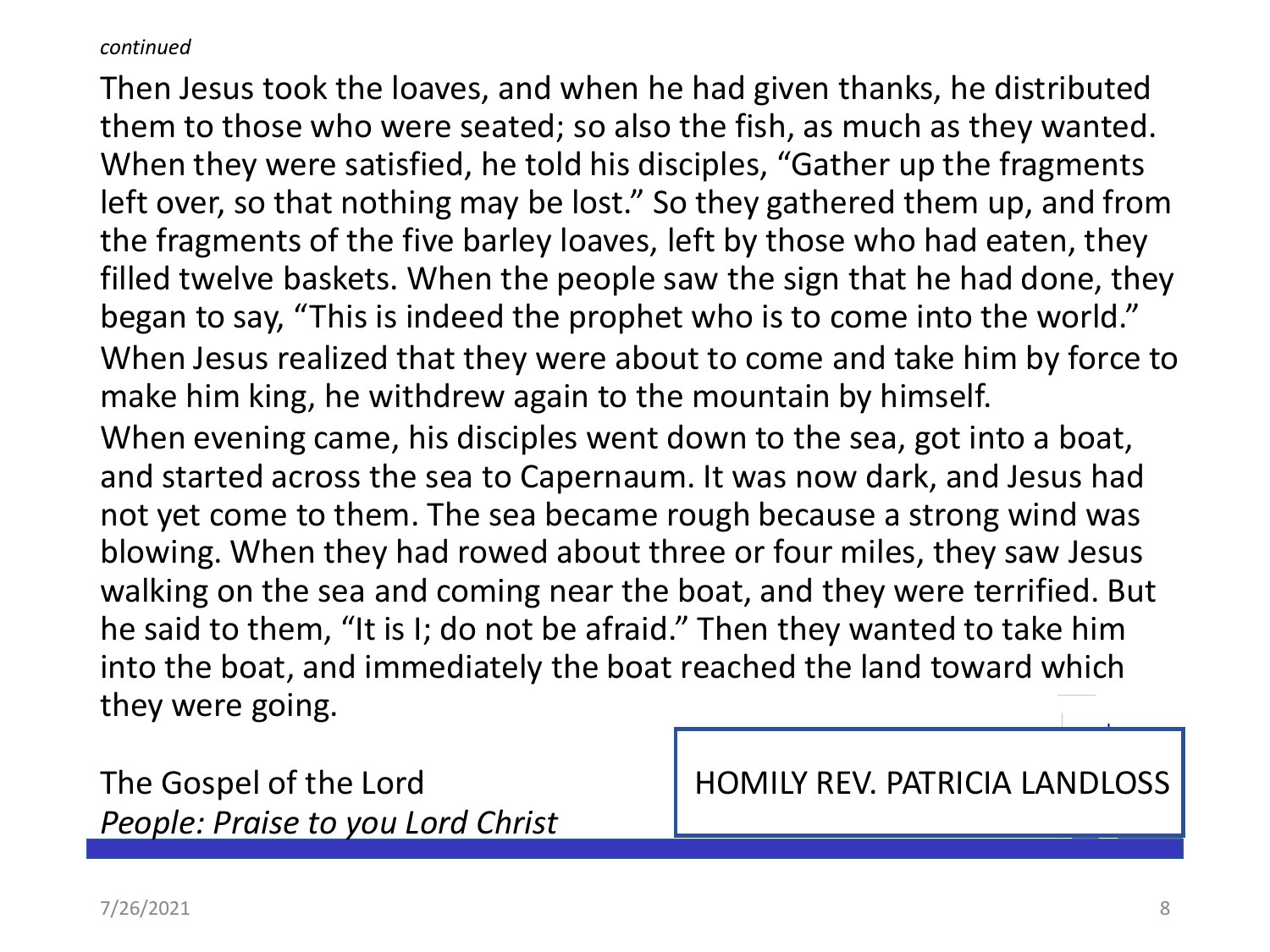### **Presentation and Examination of the Candidates** *See Baptism insert for the Baptism of*

*Evangeline Mae Messier*

*Parents: Emily Rose Day & Myles David George Messier*

> *Godparents: Nicole Christine Lussier Brandon William Bradley*

*Grandparents: Lori & Michael Day Michelle Collette Graham & David Graham Donald Messier*

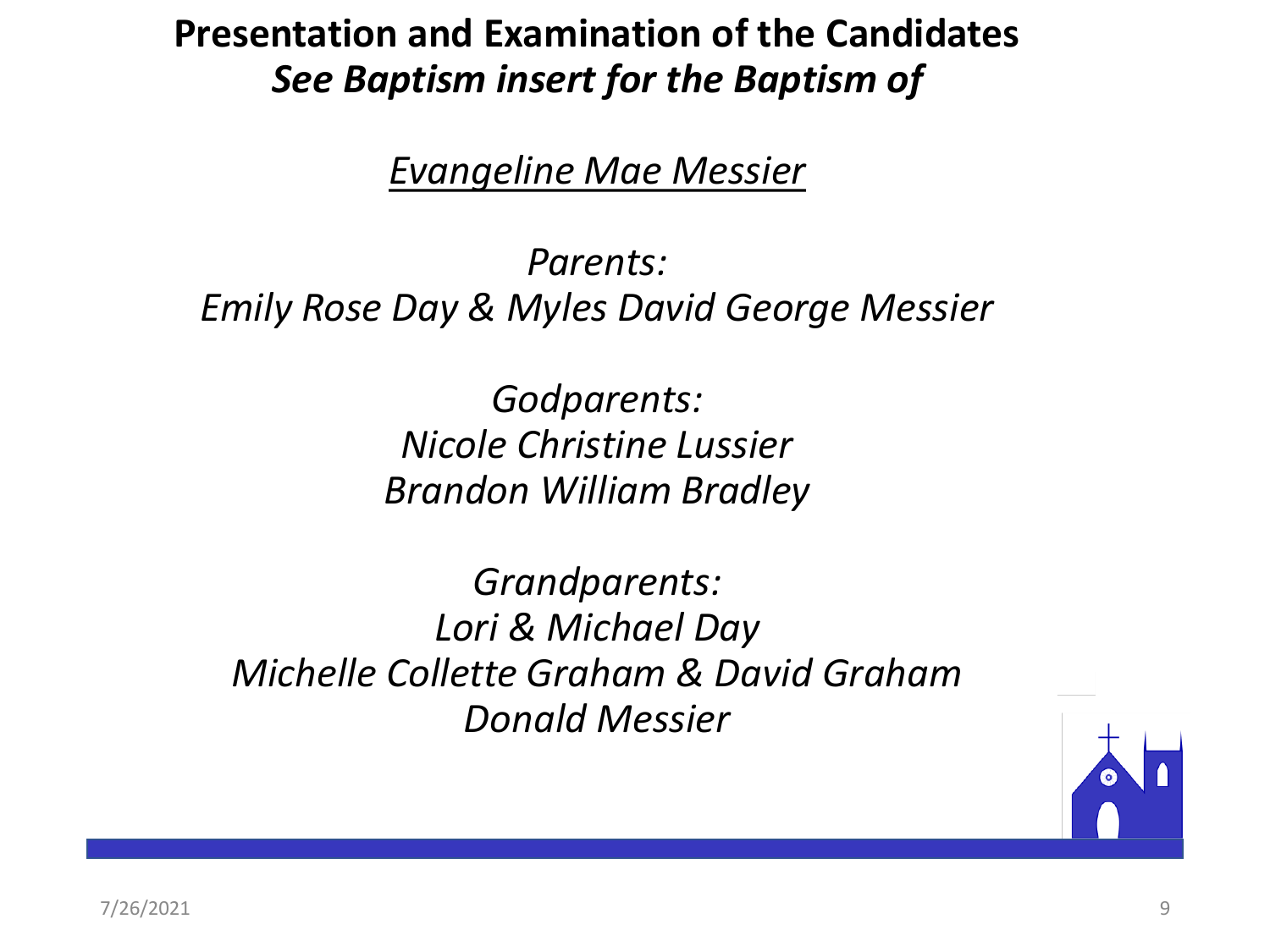### Eucharistic Prayer B

Celebrant: The Lord be with you.

*People: And also with you.*

Celebrant: Lift up your hearts.

*People: We lift them to the Lord.*

- Celebrant: Let us give thanks to the Lord our God.
- *People: It is right to give God thanks and praise.*

It is right, and a good and joyful thing, always and everywhere to give thanks to you, Father Almighty, Creator of heaven and earth.

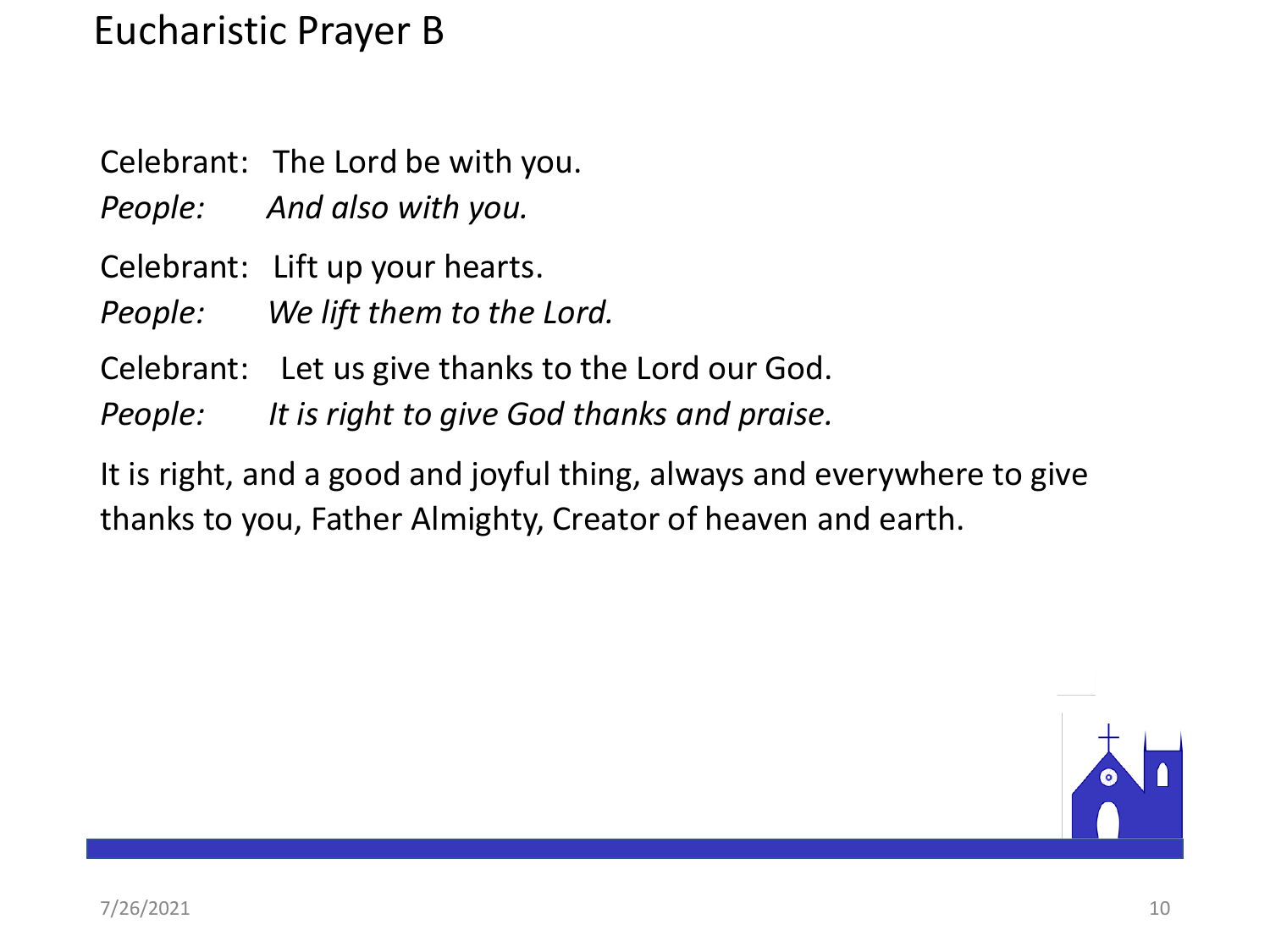### *Eucharistic Prayer B continued*

### *1. Of God the Father*

For you are the source of light and life, you made us in your image, and called us to new life in Jesus Christ our Lord.

#### *or*

#### *2. Of God the Son*

Through Jesus Christ our Lord; who on the first day of the week overcame death and the grave, and by his glorious resurrection opened to us the way of everlasting life.

#### *or*

#### *3. Of God the Holy Spirit*

For by water and the Holy Spirit you have made us a new people in Jesus Christ our Lord, to show forth your glory in all the world.

Therefore we praise you, joining our voices with Angels and Archangels and with all the company of heaven, who for ever sing this hymn to proclaim the glory of your Name:

Holy, Holy, Holy Lord, God of power and might,

heaven and earth are full of your glory.

Hosanna in the highest.

Blessed is the one who comes in the name of the Lord.

Hosanna in the highest.



#### *Continued*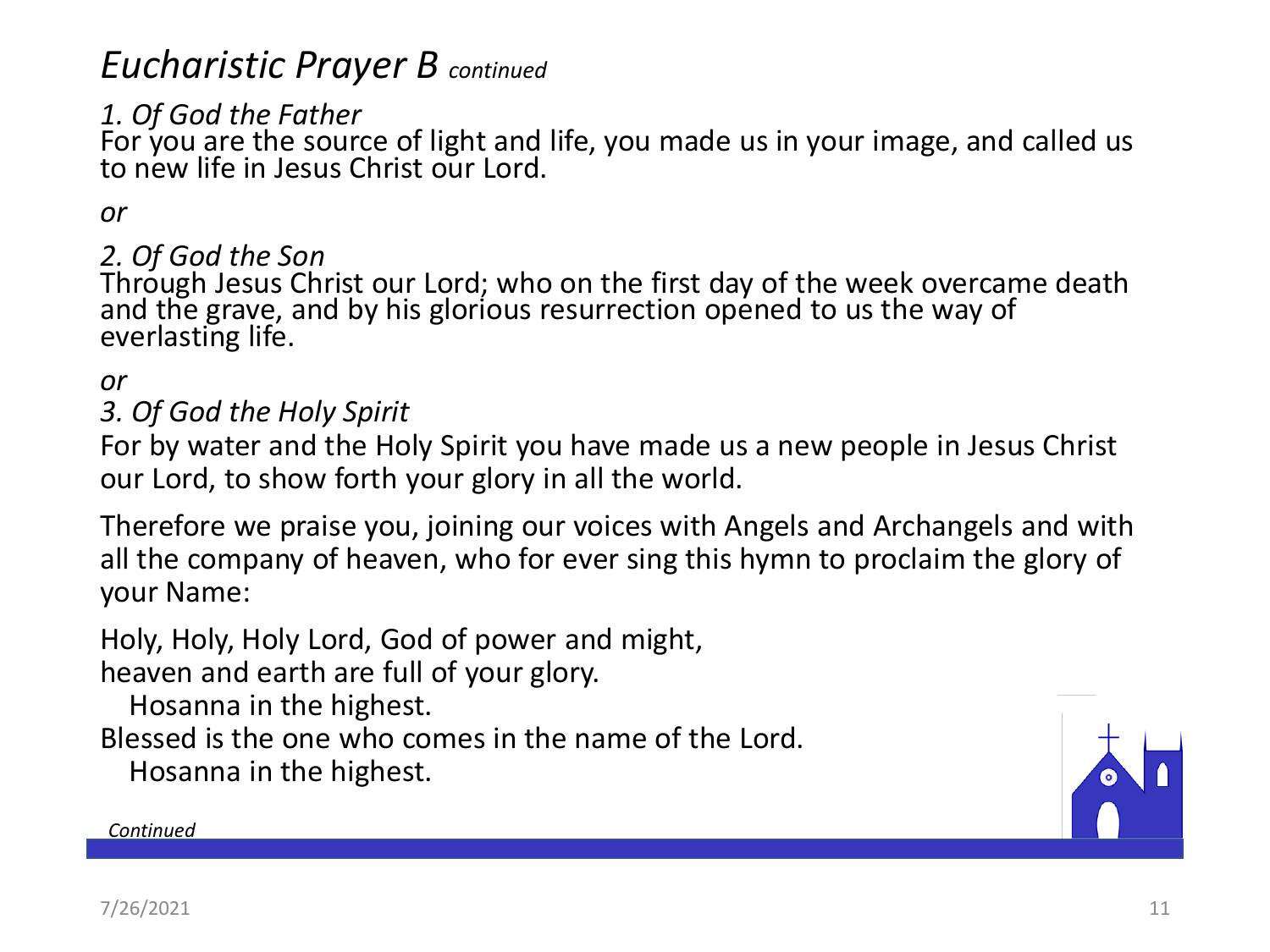### *Eucharistic Prayer B continued*

We give thanks to you, O God, for the goodness and love which you have made known to us in creation; in the calling of Israel to be your people; in your Word spoken through the prophets; and above all in the Word made flesh, Jesus, your Son. For in these last days you sent him to be incarnate from the Virgin Mary, to be the Savior and Redeemer of the world. In him, you have delivered us from evil, and made us worthy to stand before you. In him, you have brought us out of error into truth, out of sin into righteousness, out of death into life.

On the night before he died for us, our Lord Jesus Christ took bread; and when he had given thanks to you, he broke it, and gave it to his disciples, and said, "Take, eat: This is my Body, which is given for you. Do this for the remembrance of me."

After supper he took the cup of wine; and when he had given thanks, he gave it to them, and said, "Drink this, all of you: This is my Blood of the new Covenant, which is shed for you and for many for the forgiveness of sins. Whenever you drink it, do this for the remembrance of me."

*continued*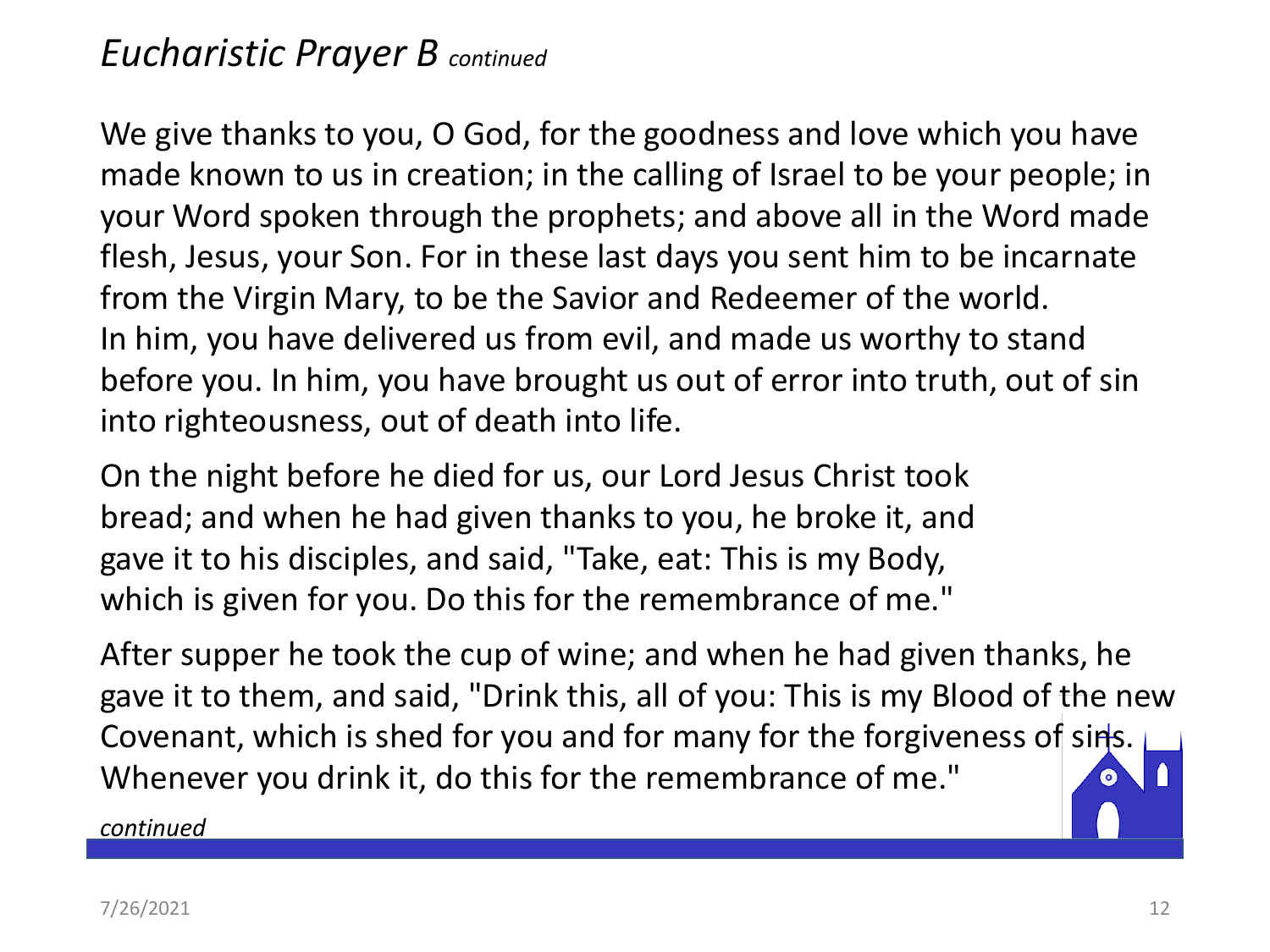### *Eucharistic Prayer B continued*

Therefore, according to his command, O Father,

*Celebrant and People*

We remember his death, We proclaim his resurrection, We await his coming in glory;

And we offer our sacrifice of praise and thanksgiving to you, O Lord of all; presenting to you, from your creation, this bread and this wine.

We pray you, gracious God, to send your Holy Spirit upon these gifts that they may be the Sacrament of the Body of Christ and his Blood of the new Covenant. Unite us to your Son in his sacrifice, that we may be acceptable through him, being sanctified by the Holy Spirit. In the fullness of time, put all things in subjection under your Christ, and bring us to that heavenly country where, with all your saints, we may enter the everlasting heritage of your sons and daughters; through Jesus Christ our Lord, the firstborn of all creation, the head of the Church, and the author of our salvation.

By him, and with him, and in him, in the unity of the Holy Spirit all honor and glory is yours, Almighty Father, now and for ever. AMEN.

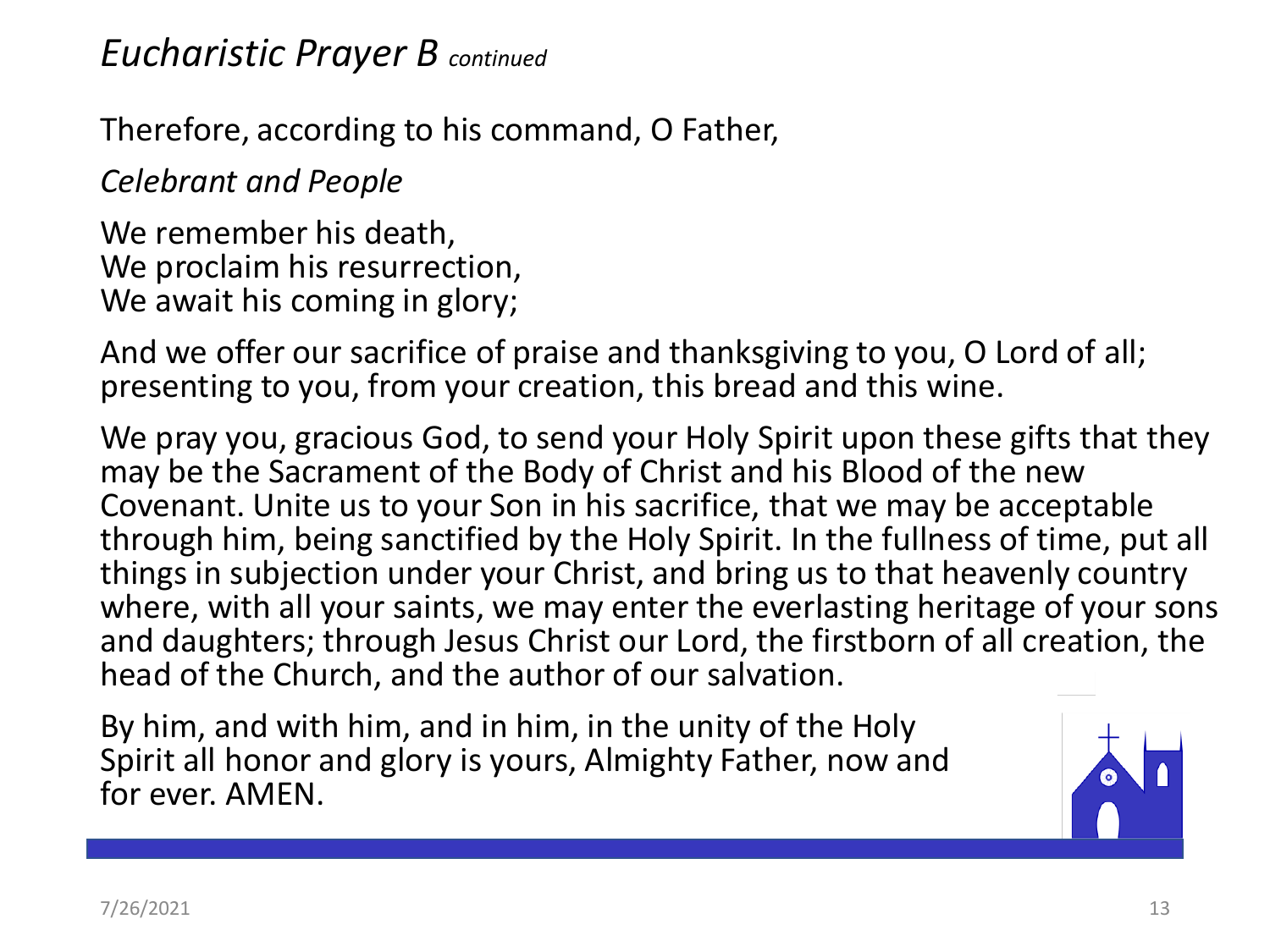# The Lord's Prayer

*And now, as our Savior Christ has taught us, we are bold to say,*

Our Father, who art in heaven, hallowed be thy Name, thy kingdom come, thy will be done, on earth as it is in heaven. Give us this day our daily bread. And forgive us our trespasses, as we forgive those who trespass against us And lead us not into temptation, but deliver us from evil. For thine is the kingdom, and the power, and the glory, for ever and ever.

*Amen*



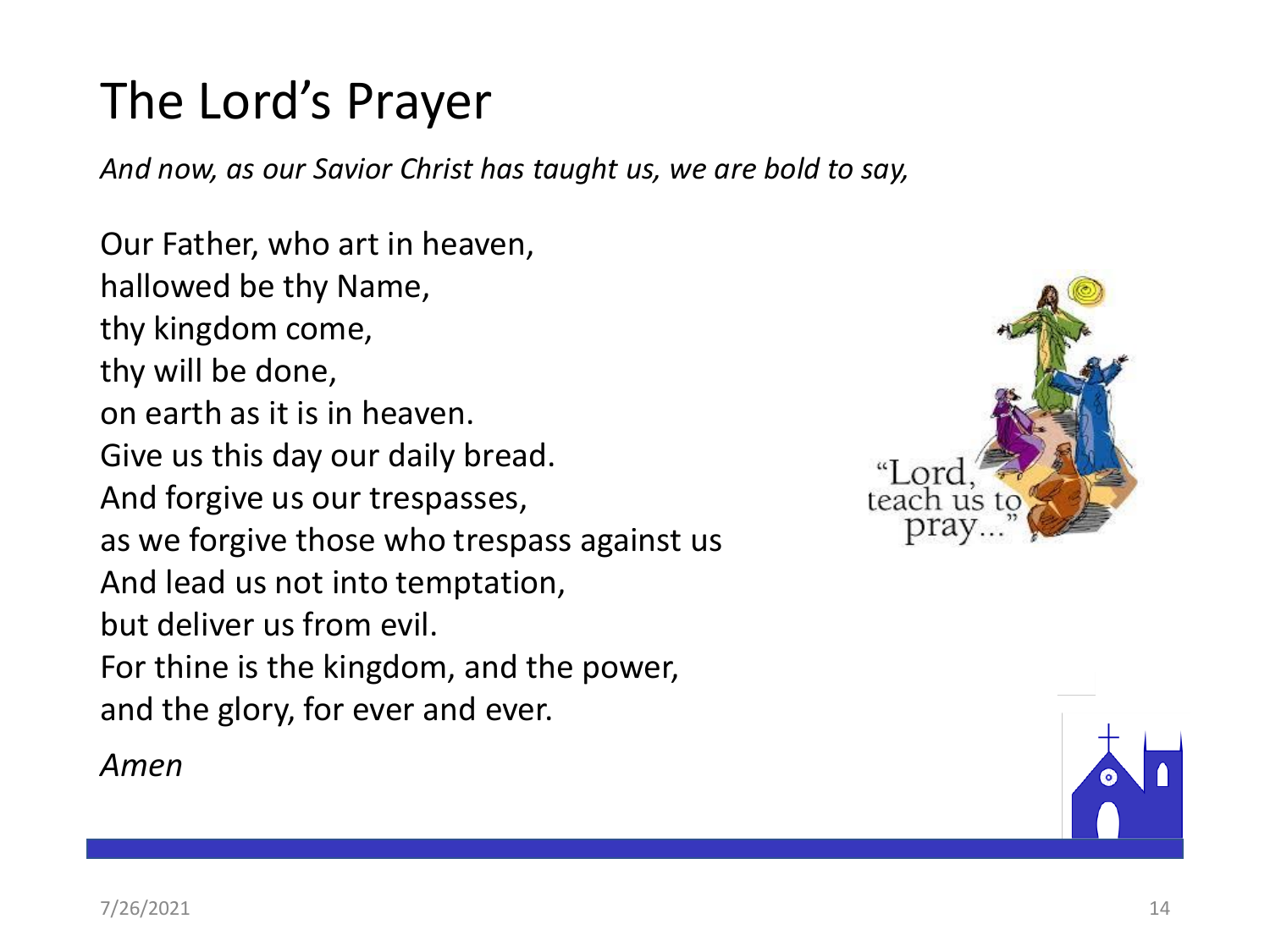The Fraction Anthem

Celebrant: Alleluia! Christ our Passover is sacrificed for us.

*People: Therefore let us keep the feast. Alleluia!* 

To receive communion please come up the center aisle and return to your pew by turning to your left and going down that side aisle.

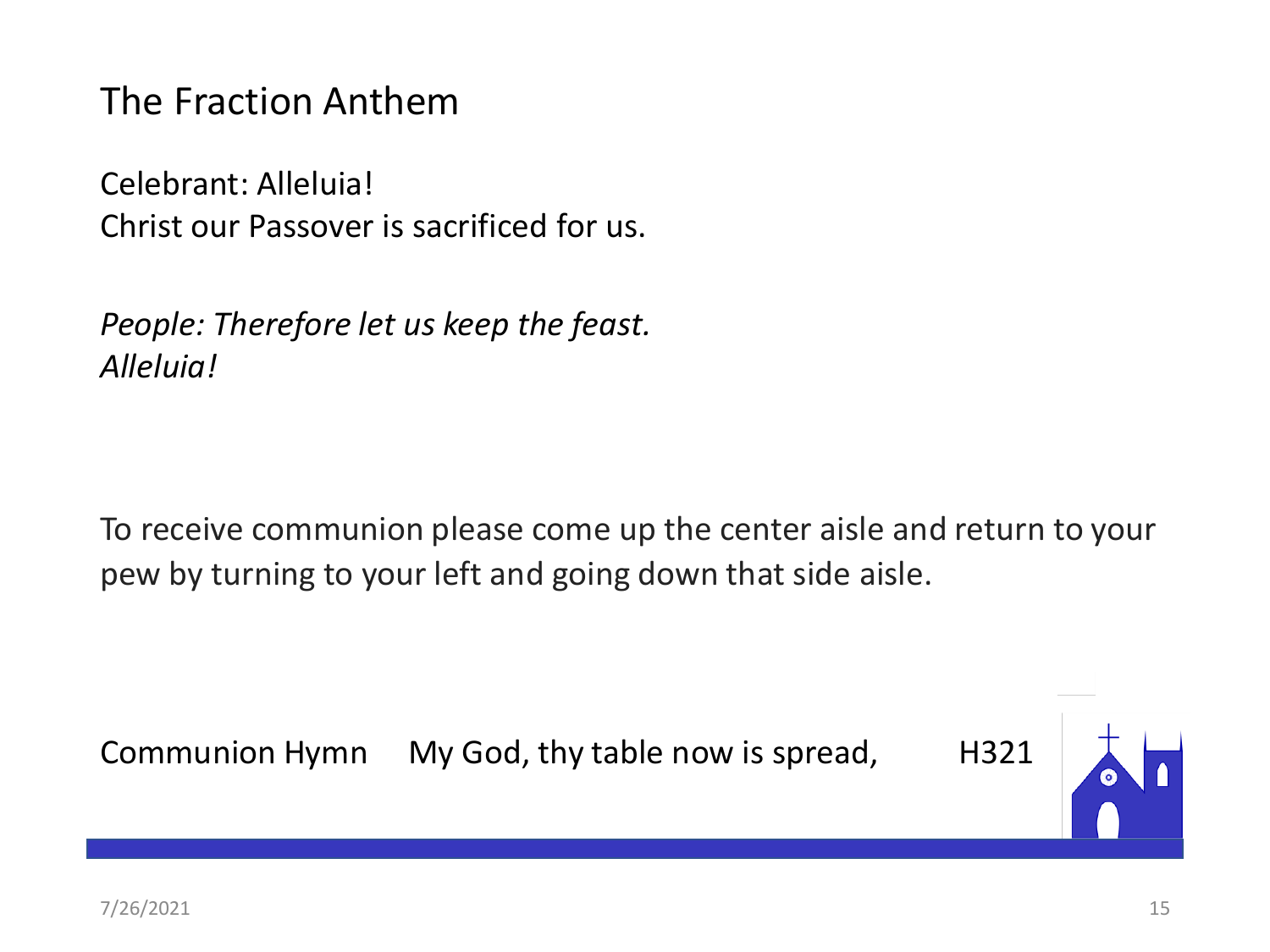# Post Communion Prayer

### Let us pray.

*Celebrant and People*

Eternal God, heavenly Father, you have graciously accepted us as living members of your Son our Savior Jesus Christ, and you have fed us with spiritual food in the Sacrament of his Body and Blood. Send us now into the world in peace, and grant us strength and courage to love and serve you with gladness and singleness of heart; through Christ our Lord. Amen.

### Blessing

Processional O Love of God, how strong and true, H455